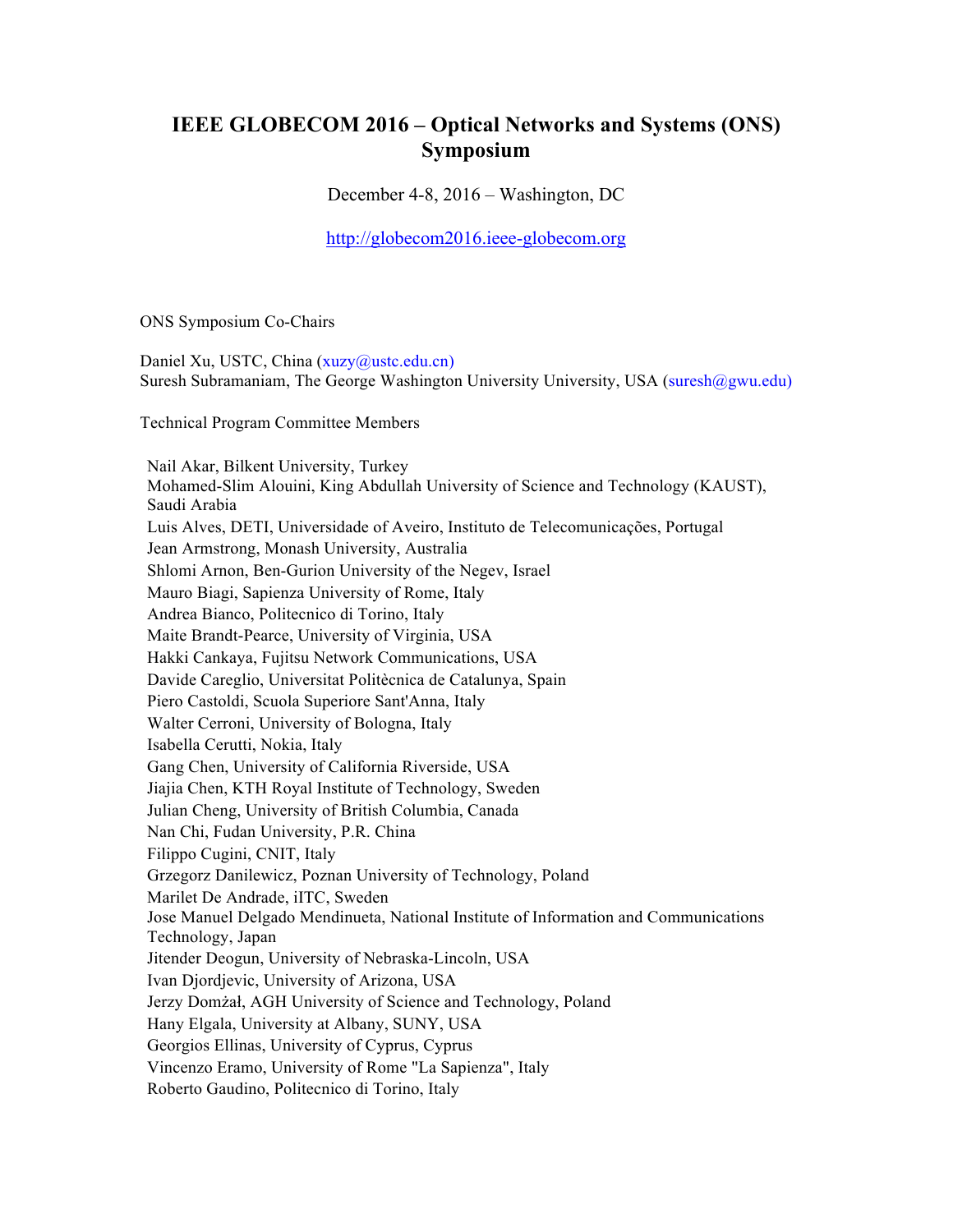Chen Gong, USTC, P.R. China Roger Green, University of Warwick, United Kingdom Ashwin Gumaste, Indian Institute of Technology, Bombay, India Xuhan Guo, University of Cambridge, United Kingdom Mohan Gurusamy, National University of Singapore, Singapore Harald Haas, The University of Edinburgh, United Kingdom Anwar Haque, Bell Canada, Canada Hiroaki Harai, National Institute of Information and Communications Technology, Japan Hiroshi Hasegawa, Nagoya University, Japan Steve Hranilovic, McMaster University, Canada Zhitong Huang, BUPT, P.R. China Arunita Jaekel, University of Windsor, Canada Ming Jiang, Southeast University, P.R. China Xiaohong Jiang, Future University-Hakodate, Japan Xianqing Jin, USTC, P.R. China Jason Jue, University of Texas at Dallas, USA Admela Jukan, Technische Universität Carolo-Wilhelmina zu Braunschweig, Germany Thomas Kamalakis, Harokopio University of Athens, Greece George Karagiannidis, Aristotle University of Thessaloniki, Greece Mohsen Kavehrad, The Pennsylvania State University -- University Park, USA Mohammad-Ali Khalighi, Ecole Centrale Marseille, France Ken'ichi Kitayama, The Graduate School for the Creation of New Photonics Industries, Japan Valencia Koomson, Tufts University, USA Lutz Lampe, University of British Columbia, Canada David Larrabeiti, Universidad Carlos III de Madrid, Spain Shien-Kuei Liaw, National Taiwan University of Science and Technology, Taiwan Thomas Little, Boston University, USA Maode Ma, Nanyang Technological University, Singapore Martin Maier, Institut National de la Recherche Scientifique (INRS), Canada Mitsuji Matsumoto, Waseda University, Japan Motoharu Matsuura, University of Electro-Communications, Japan Michael McGarry, University of Texas at El Paso, USA Alan McGuire, BT, United Kingdom Darli Mello, University of Campinas (UNICAMP), Brazil Paolo Monti, KTH Royal Institute of Technology, Sweden Wenda Ni, Viscore Technologies Inc, Canada Ampalavanapillai Nirmalathas, The University of Melbourne, Australia Dominic O'Brien, Oxford University, United Kingdom Satoru Okamoto, Keio University, Japan Eiji Oki, The University of Electro-Communications, Japan Mario Pickavet, Ghent University - iMinds, Belgium Yvan Pointurier, Nokia Bell Labs, France Juraj Poliak, German Aerospace Center (DLR), Germany Christina Politi, University of Peloponnese, Greece Carla Raffaelli, University of Bologna, Italy Byrav Ramamurthy, University of Nebraska-Lincoln, USA